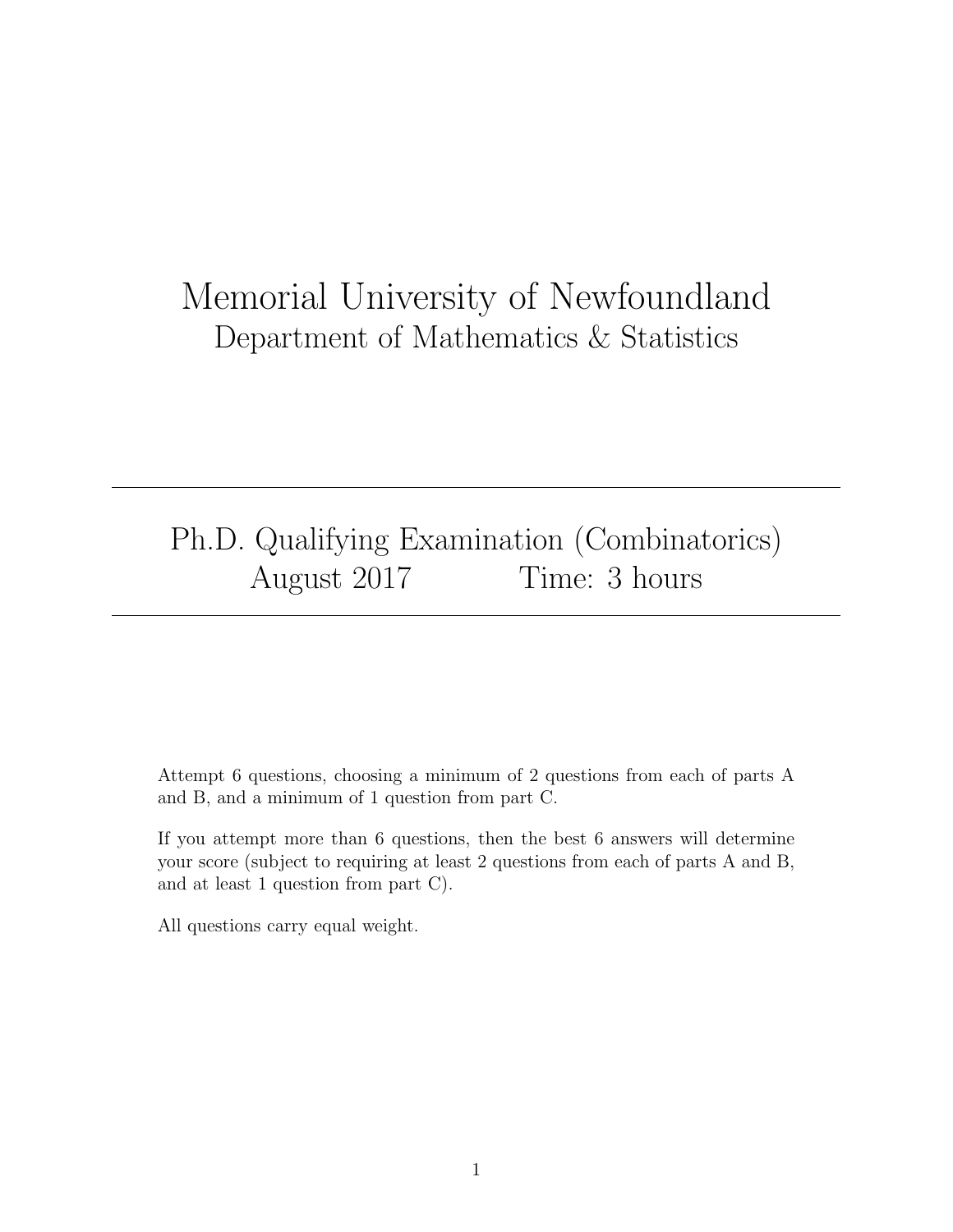## Part A: Graph Theory

- 1. (a) State Dirac's theorem, defining all terms.
	- (b) Prove Dirac's theorem.
- 2. (a) Give an algorithm for finding a minimum weight spanning tree in a weighted graph  $G = (V, E, w)$ , where V is a set of vertices, E a set of edges, and  $w : E \to \mathbb{R}^+$  is a collection of positive weights for each edge in E.
	- (b) Prove the algorithm given in (a) works.
- 3. (a) Prove Euler's formula,  $V E + F = 2$ , for a planar representation of a connected graph  $G$  with  $V$  vertices,  $E$  edges, and  $F$  faces.
	- (b) Prove that there are 5 platonic solids.
- 4. (a) Define a tournament and a transitive tournament.
	- (b) Prove Rédei's Theorem, that every tournament has a directed Hamilton path.
	- (c) Prove that if a tournament has a unique directed Hamilton path, it is transitive.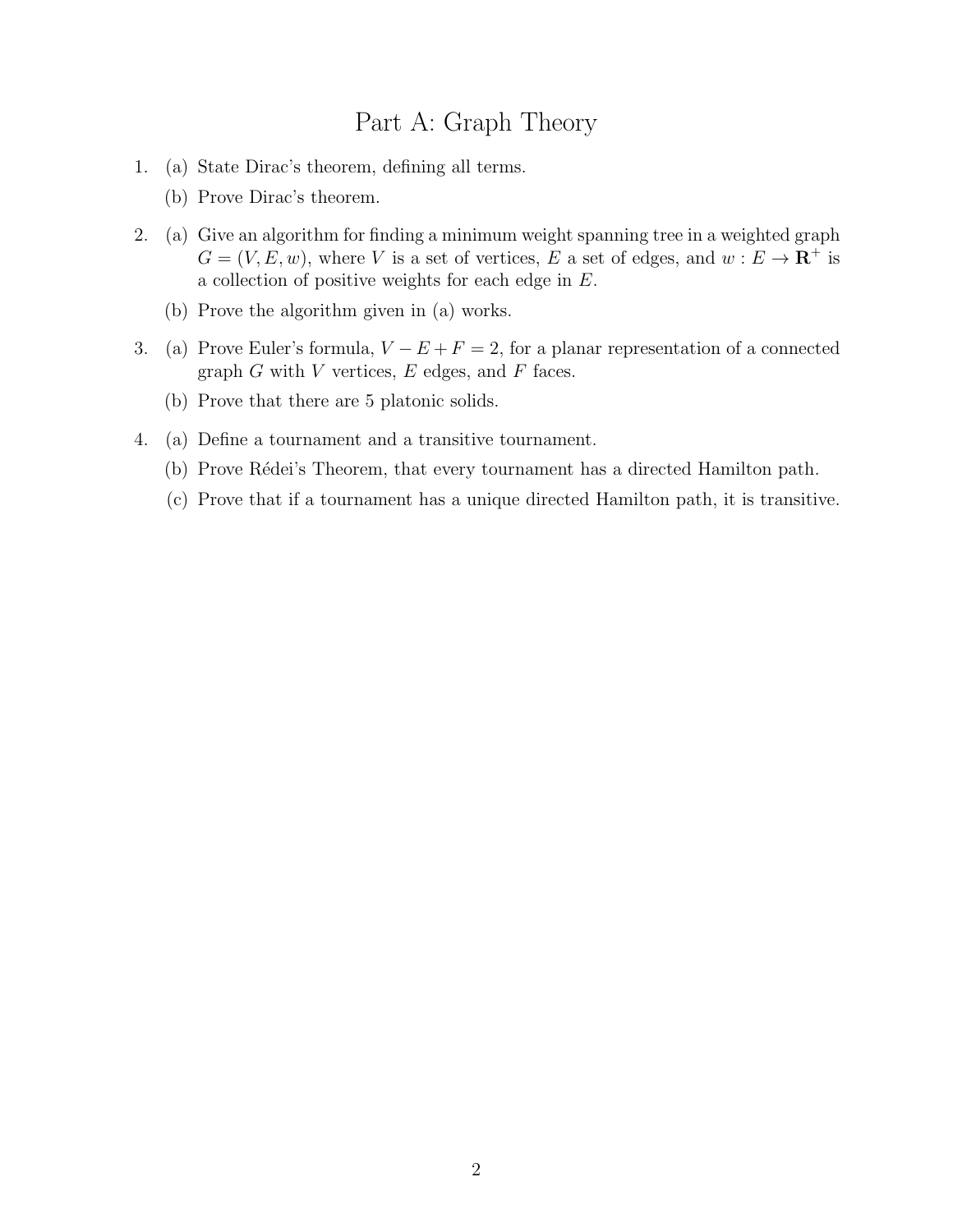#### Part B: Design Theory

- 1. (a) Define each parameter of a  $(v, b, r, k, \lambda)$  balanced incomplete block design.
	- (b) Prove that if a  $(v, k, \lambda)$  BIBD exists with block set  $\beta$  on a point set V, then the set  $\mathcal{B}' = \{V \backslash b \mid b \in \mathcal{B}\}\$ is a BIBD.
	- (c) Construct a  $(7, 4, 2)$  BIBD.
- 2. (a) Let  $TD(n, k)$  be a transversal design with groups of size n and blocks of size k (where each pair of elements occur in a block or a group exactly once). Prove that the existence of a  $TD(n, k+2)$  is equivalent to the existence of a set of k mutually orthogonal latin squares of order n.

(b) Use L<sup>1</sup> = 1 3 4 2 4 2 1 3 2 4 3 1 3 1 2 4 and L<sup>2</sup> = 1 4 2 3 3 2 4 1 4 1 3 2 2 3 1 4 to construct a T D(4, 4).

- 3. (a) Derive the necessary conditions for an  $STS(v)$  to exist.
	- (b) Prove that the Skolem construction produces an  $STS(6n + 1)$ .
	- (c) Construct an STS(19).
- 4. (a) State the necessary and sufficient conditions for the existence of a Rosa sequence of order n. Prove the necessary condition.
	- (b) Construct a Rosa sequence of order 4.
	- (c) Use the Rosa sequence in part (b) to construct the base blocks of a cyclic Steiner Triple System of order 27.